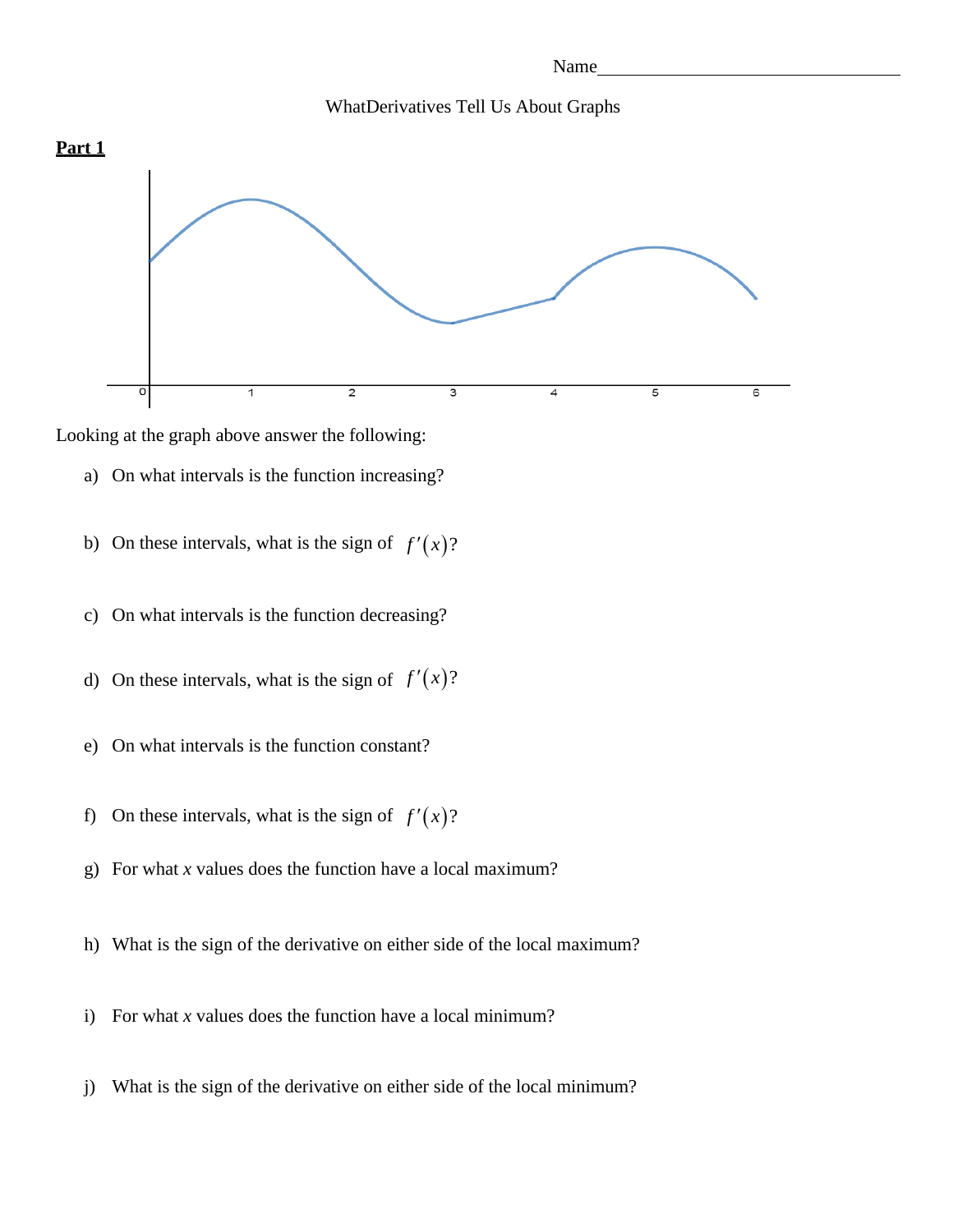**Part 2** What Derivatives Tell Us About the Graph of a Function

y 1. Using a graphing program such as desmos.com, graph the function  $f(x) = \ln(3x^2 + 1) - 1$  and sketch the



From this graph, predict some of the key properties of the graphs of its first and second derivatives:

- a) On what interval(s) is  $f(x)$  increasing? What must be true about the graph of  $f'(x)$  here?
- b) On what interval(s) is  $f(x)$  decreasing? What must be true about the graph of  $f'(x)$  here?
- c) At what *x* value(s) does  $f(x)$  have local maxima or minima? What must be true about the graph of  $f'(x)$  at these points?
- d) Will the graph of  $f'(x)$  have any local maximum points? If so, where?
- e) Will the graph of  $f'(x)$  have any local minimum points? If so, where?
- f) On approximately what interval(s) is  $f(x)$  concave up? What must be true about the graph of  $f''(x)$  here?
- g) On approximately what interval(s) is  $f(x)$  concave down? What must be true about the graph of  $f''(x)$  here?
- h) At what *x* value(s) does  $f(x)$  have inflection points? What must be true about the graph of  $f''(x)$  at these points?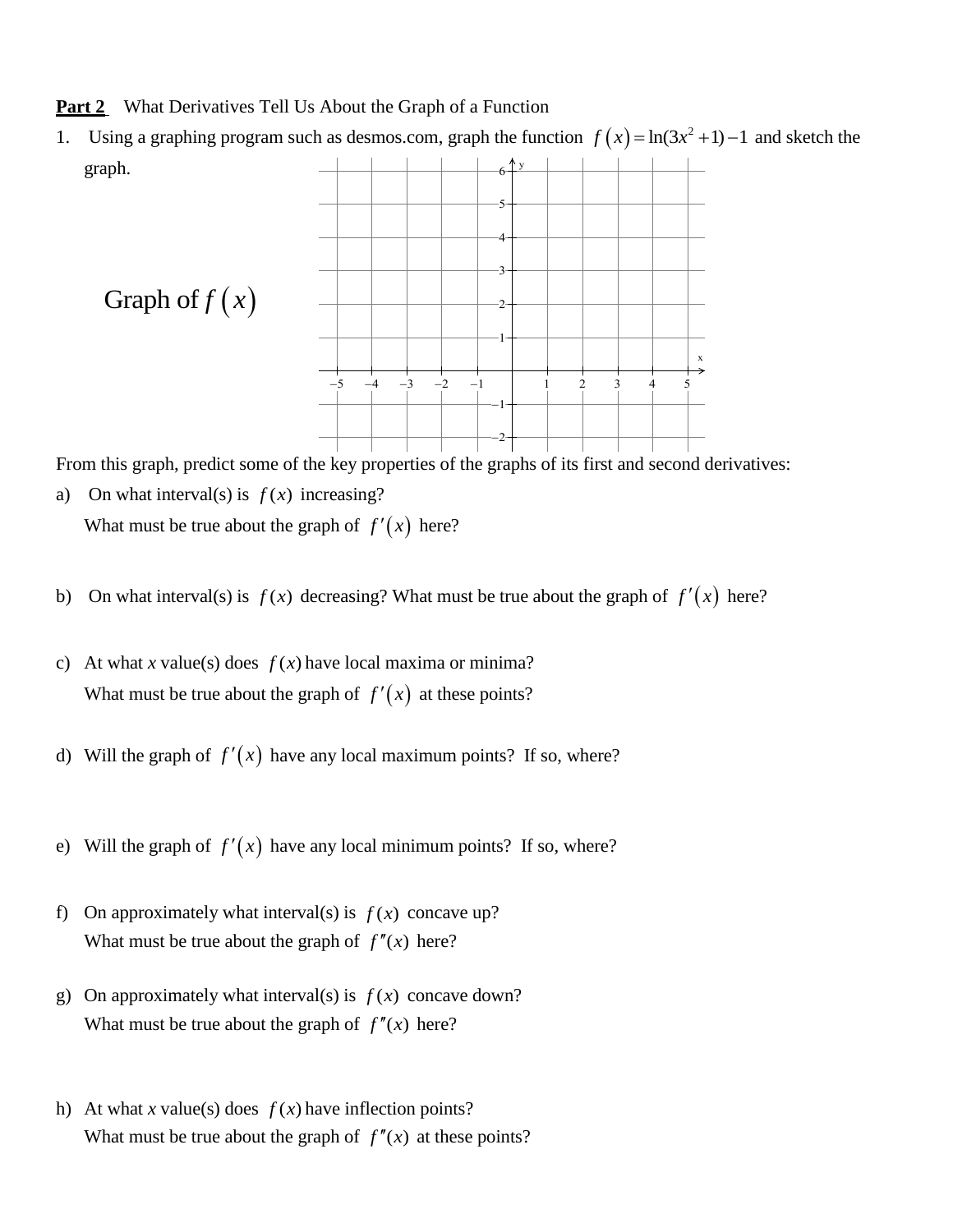2. Now calculate the first derivative of  $f(x) = \ln(3x^2 + 1) - 1$ 

$$
f'(x) = \underline{\hspace{2cm}}
$$

Use the graphing program to graph this function and sketch the graph below.

Does the graph of  $f'(x)$  agree with your predictions above? (If not, find your errors and correct them.)



Now consider this new graph:

- a) On what interval(s) is  $f'(x)$  increasing? What must be true about the graph of  $f''(x)$  here?
- b) On what interval(s) is  $f'(x)$  decreasing? What must be true about the graph of  $f''(x)$  here?
- c) At what *x* value(s) does  $f'(x)$  have local maxima or minima? What must be true about the graph of  $f''(x)$  at these points?
- d) Will the graph of  $f''(x)$  have any local maximum points? If so, where?
- e) Will the graph of  $f''(x)$  have any local minimum points? If so, where?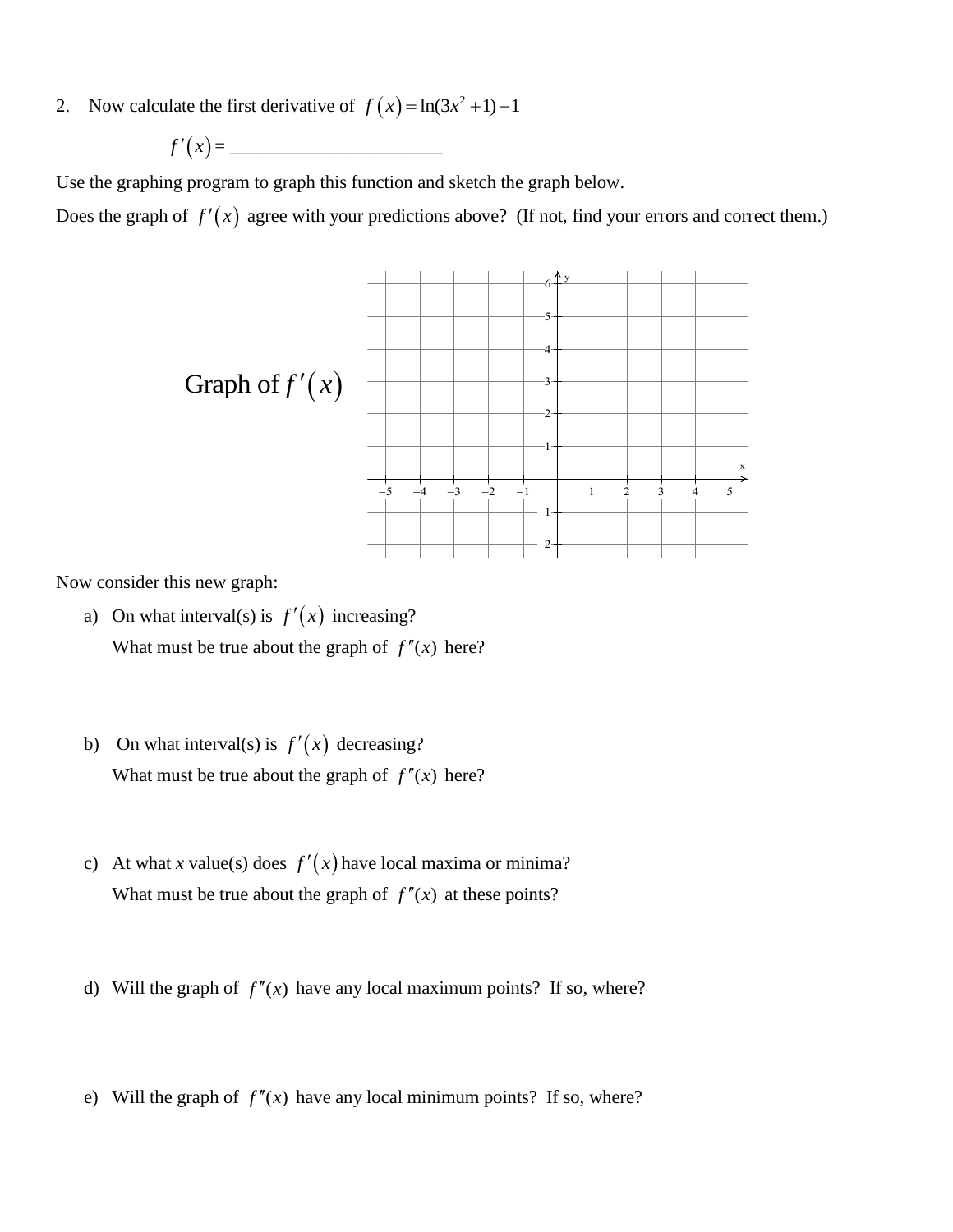3. Finally, calculate the second derivative of  $f(x) = \ln(3x^2 + 1) - 1$ ,

$$
f''(x) = \underline{\hspace{2cm}}
$$

Use the graphing program to graph this function and sketch the graph below.

Does the graph of  $f''(x)$  agree with your predictions above? (If not, find your errors and correct them.)



Use your graphing program, graph all three functions together and study your graphs carefully to see the relationships between them. Write at least three sentences explaining those relationships.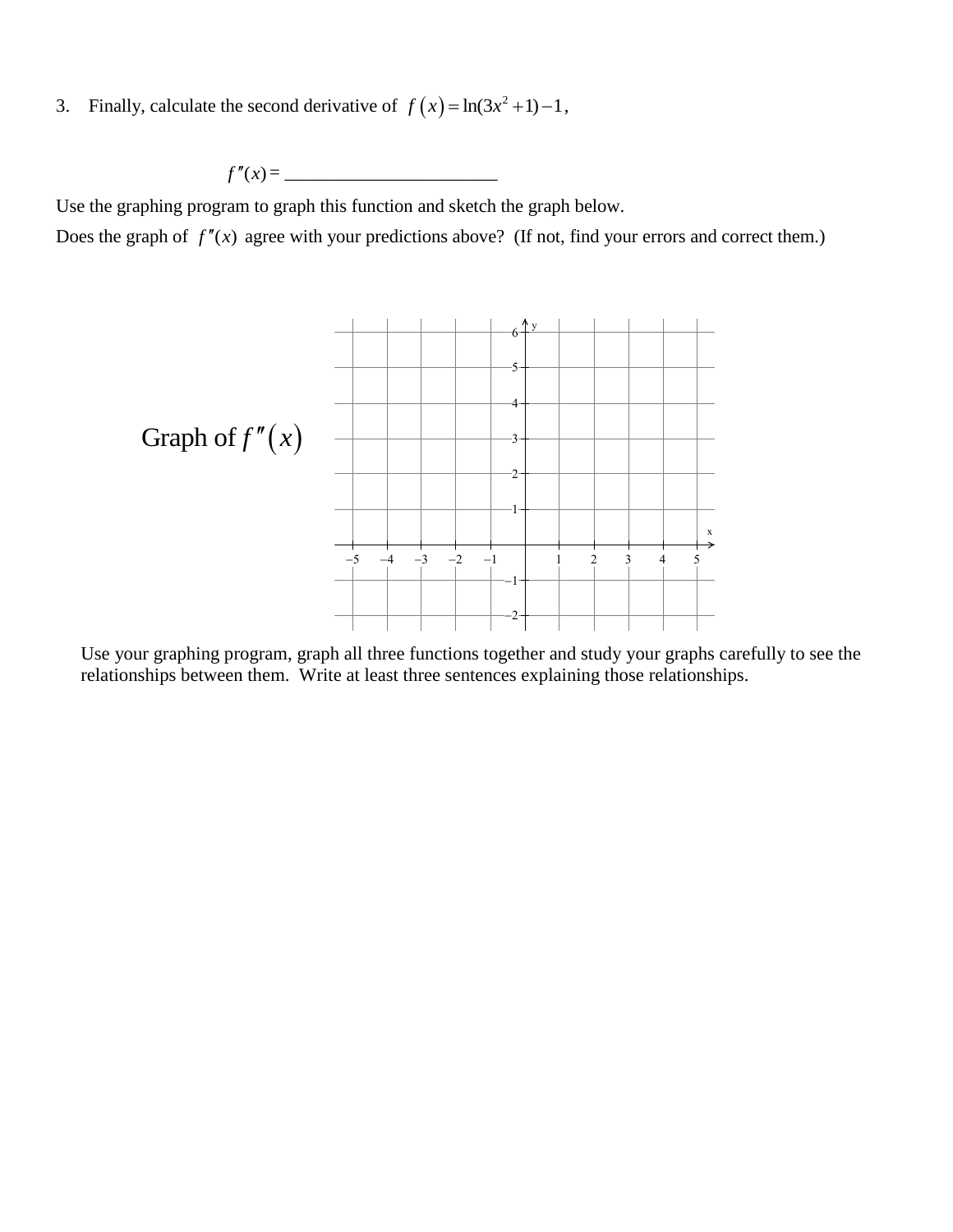## **Part 3.**

a) Graph a continuous function  $f(x)$  which satisfies the conditions for f and f' given below:



b) Construct a number line with signs of the first derivative of  $f(x) = x^3 - 6x^2 + 9x + 1$  and use this information to graph  $f(x)$ .



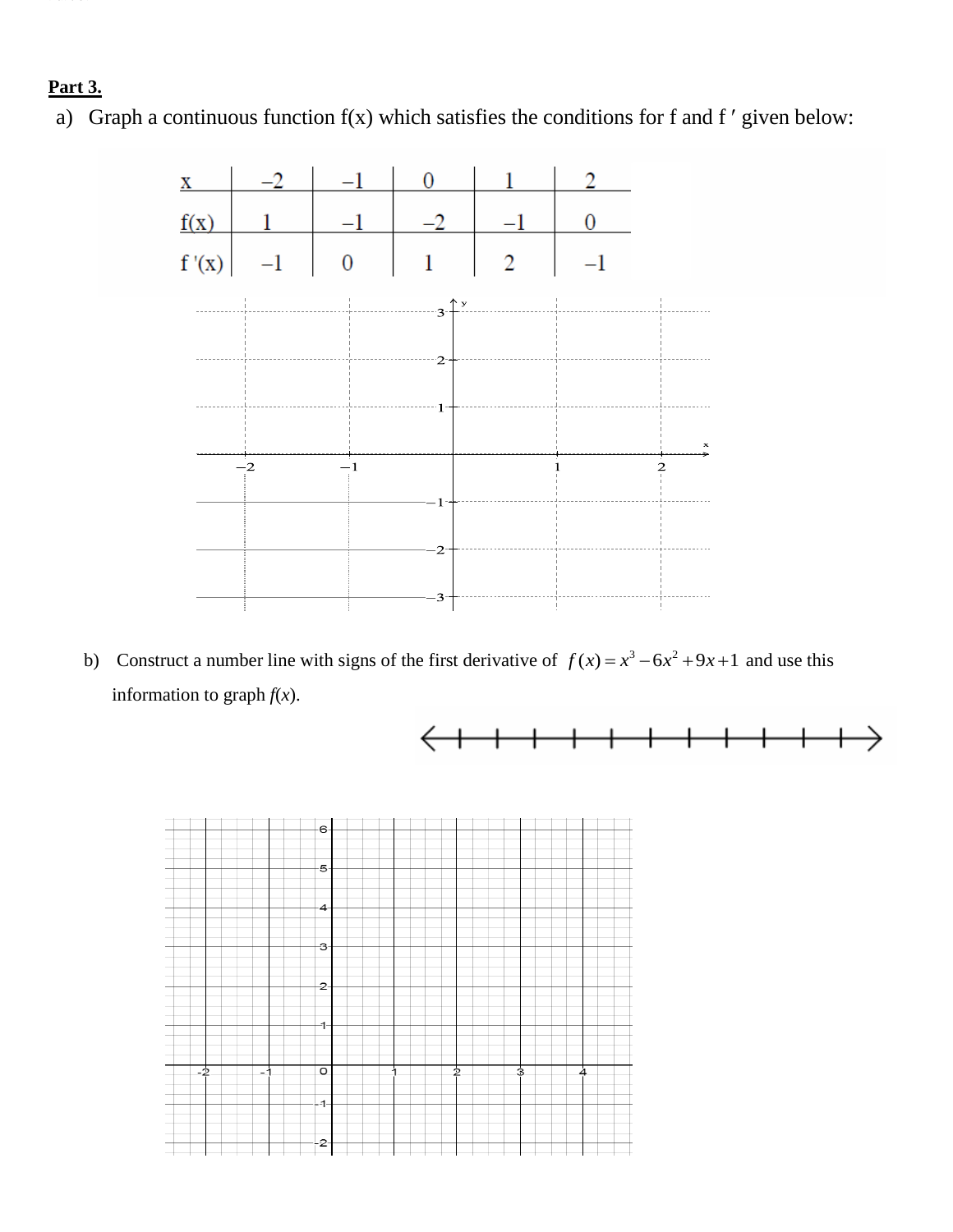Part 3.

a) Use the graph of  $g'(x)$  to sketch the shape of the graph of  $g(x)$ .



b) A weather balloon is released from the ground and sends back its velocity measurements given as a graph. Sketch a graph of the height of the balloon based on these measurements. At what tine was the balloon the highest?